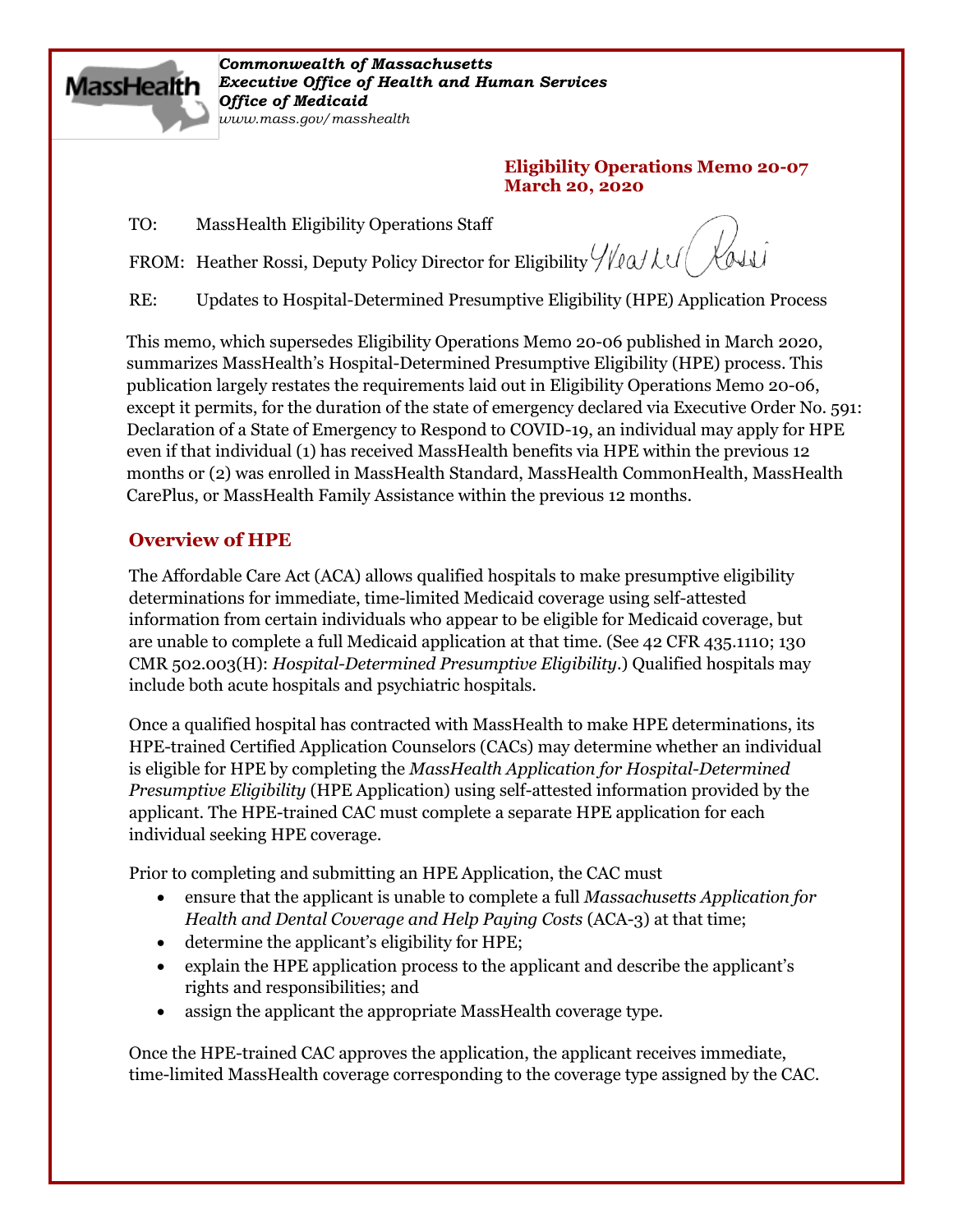#### **Eligibility Operations Memo 20-07 March 20, 2020 Page 2**

The expiration date of the applicant's HPE coverage is described in greater detail later in this memo. Qualified hospitals must also offer to assist applicants in completing a full ACA-3 application to ensure that the applicant will be considered for continued MassHealth coverage beyond the HPE coverage period.

The MassHealth HPE team located at the Charlestown MassHealth Enrollment Center (MEC) will enter each approved HPE application into MA21, including protecting the application with an HPE aid category benefit by entering an Eligibility Start Date and an End Protect Date. The team will also maintain the HPE database. HPE application information may be viewed on MyWorkspace by accessing the "Special Project 7" envelope category.

Once the information is entered in MA21, providers, may view member information on the MassHealth Eligibility Verification System (EVS) the next business day.

## **HPE Eligibility**

Eligibility for HPE is based on the applicant's self-attested responses to a limited set of questions set forth in the HPE Application. These include questions about household income (as opposed to modified adjusted gross income [MAGI]), household size, pregnancy status, parent or caretaker relative status, immigration status, and Massachusetts residency status. When assessing whether an applicant qualifies for HPE, neither the qualified hospital nor the Charlestown MEC will perform any matching or verifications. To retain coverage after the expiration of the HPE period, applicants must submit a full application before the HPE coverage end-date. The full ACA-3 application is subject to customary matching, verification, and MAGI requirements.

Only individuals who are unable to complete a full ACA-3 application at the time that they seek MassHealth coverage may apply for HPE. If MassHealth receives a full ACA-3 application and an HPE application for the same individual on the same day, only the full ACA-3 application will be processed.

Generally, MassHealth does not allow individuals to apply for HPE if they have been approved for MassHealth benefits through HPE within the past 12 months or enrolled in MassHealth Standard, MassHealth CommonHealth, MassHealth CarePlus, or MassHealth Family Assistance within the previous 12 months. MassHealth is temporarily suspending these restrictions.

For the duration of the state of emergency declared via Executive Order No. 591, an individual may apply for HPE even if that individual (1) has received HPE within the previous 12 months or (2) was enrolled in MassHealth Standard, MassHealth CommonHealth, MassHealth CarePlus, or MassHealth Family Assistance within the previous 12 months.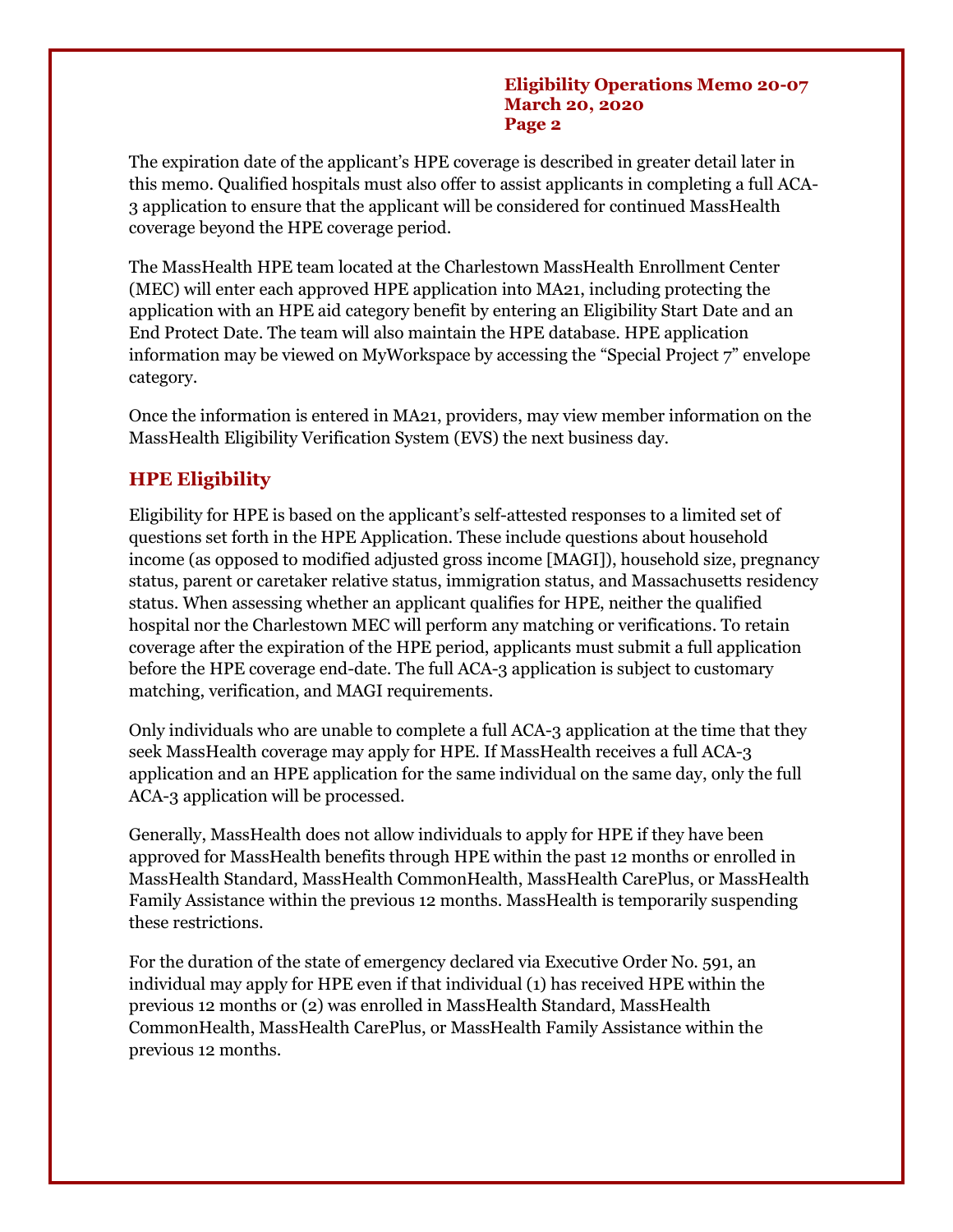#### **Eligibility Operations Memo 20-07 March 20, 2020 Page 3**

If a qualified hospital erroneously approves HPE eligibility for an individual who is ineligible to apply for HPE, MassHealth's HPE team will notify the hospital. The hospital will be instructed to correct its mistake by contacting the applicant and explaining to the individual that they do not meet MassHealth HPE eligibility criteria.

Such an individual will remain in his or her existing MassHealth benefit, if applicable. No new coverage under HPE will be entered into MA21 based on the hospital's mistake. Services rendered to applicants erroneously approved by an HPE-trained CAC will not be paid for using HPE.

HPE determinations cannot be appealed. Applicants who are not eligible for HPE benefits should complete the full ACA-3 application.

## **HPE Coverage Duration**

Members determined eligible through HPE may receive MassHealth Standard, MassHealth CarePlus, or MassHealth Family Assistance. Any services that are available fee-for-service for these coverage types are available to members determined eligible through HPE. (See 130 CMR 450.105: *Coverage Types* for a complete list of covered services by coverage type.) Individuals with HPE will not be assessed a premium. Premium assistance is not awarded during the presumptive eligibility period.

HPE coverage starts on the day that the qualified hospital makes the presumptive eligibility determination and ends on the last day of the month following the month that HPE was approved if a full application has not been submitted by that day; or, if a full application has been submitted by that date, then the HPE coverage ends on the date a determination is made based on the full application.

For example, if an applicant is determined to be eligible for coverage through HPE on March 15, 2020, then that is the first day of the HPE coverage period. The HPE coverage will end on April 30, 2020, if the individual has not submitted a full application by that date. If the individual submits a full MassHealth application by April 30, 2020, then the HPE coverage will continue until MassHealth makes an eligibility determination on the full application.

A member's HPE end date will vary depending on whether the member has submitted a full application and whether MassHealth has made a determination on that application.

MassHealth staff will extend an HPE benefit upon a member's request if the member has filed a full ACA-3 application. MassHealth staff can access the protection in an "HPE" benefit through MA21 and can check My Workspace to see if a full ACA-3 application has been filed. If the HPE member has submitted a full ACA-3 application, MassHealth staff